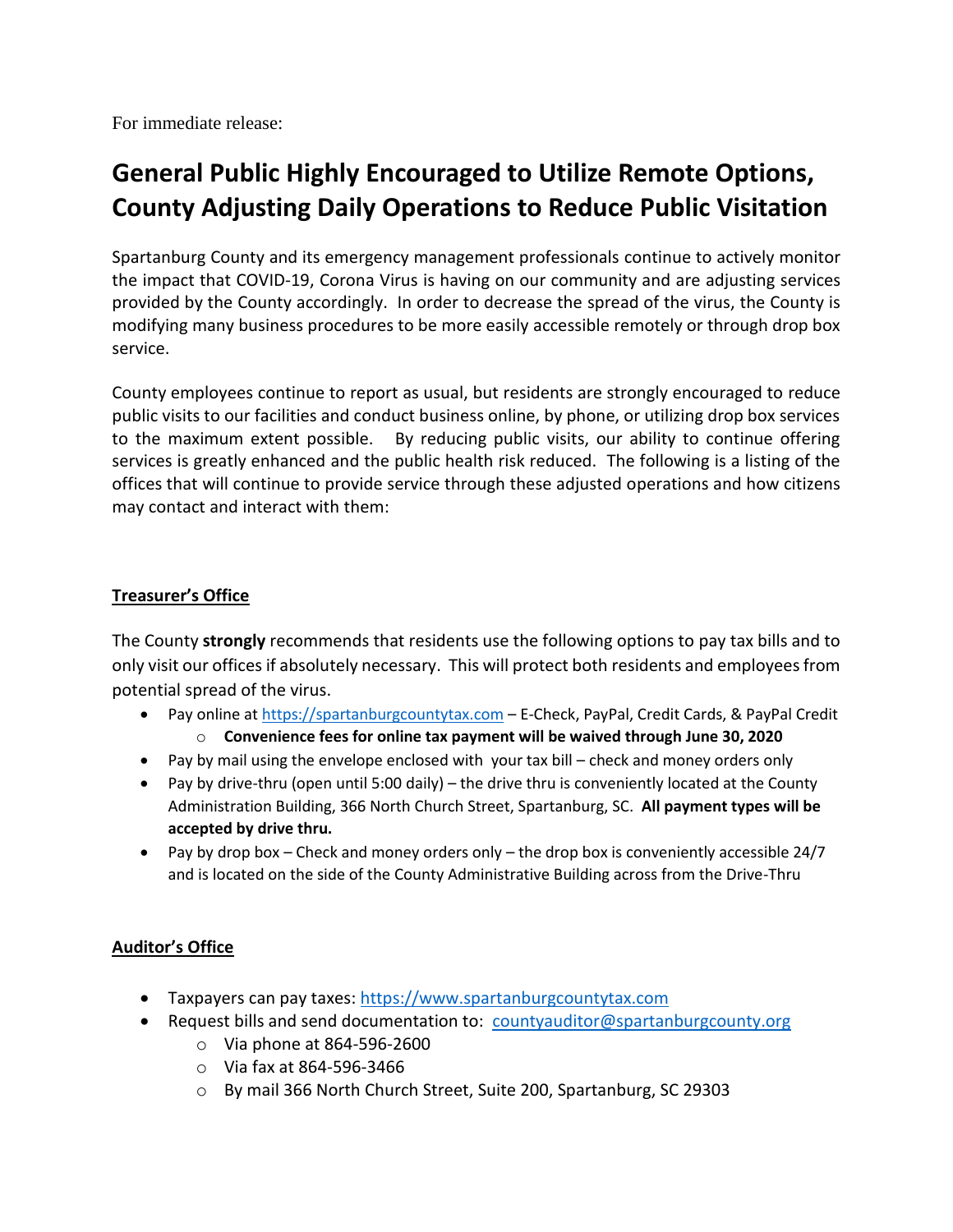- By website:<https://www.spartanburgcounty.org/171/Auditor>
	- o Apply for the high mileage discount
	- o Appeal a vehicle value
	- o Apply for Homestead
	- o Apply for a refund
	- o Apply for 6% on motor homes, campers and watercraft

# **Assessor's Office**

Assessor Information:

- Via Assessor webpage at<https://www.spartanburgcounty.org/170/Assessor>
- Via email at [assessor@spartanburgcounty.org](mailto:assessor@spartanburgcounty.org)
- Via phone at 864-596-2544

## Assessor Forms:

- Assessor forms may be obtained as follows:
- Via Assessor webpage at<https://www.spartanburgcounty.org/170/Assessor>
- Via email at [assessor@spartanburgcounty.org](mailto:assessor@spartanburgcounty.org)
- Via phone at 864-596-2544

Completed form submission:

- Via mail–original completed forms with required supporting documents should be mailed to: Spartanburg County Assessor, 366 N. Church Street, PO Box 5762, Spartanburg, SC 29304.
- Via drop box a new drop box will be placed within the next several days at the front of the County Administration Building, 366 North Church Street, Spartanburg, SC 29303. Assessor forms must be in a sealed envelope labeled **Assessor**. This box will be checked hourly during the work day to ensure timely processing of your application.

# **Register of Deeds**

Document Research:

 All users of the ROD Office should utilize the office's online search services instead of visiting the office. You may contact the office to request a copy of any document that is not available online. The number to call is 864-596-3582. All fees and charges for the documents still apply.

Recordation: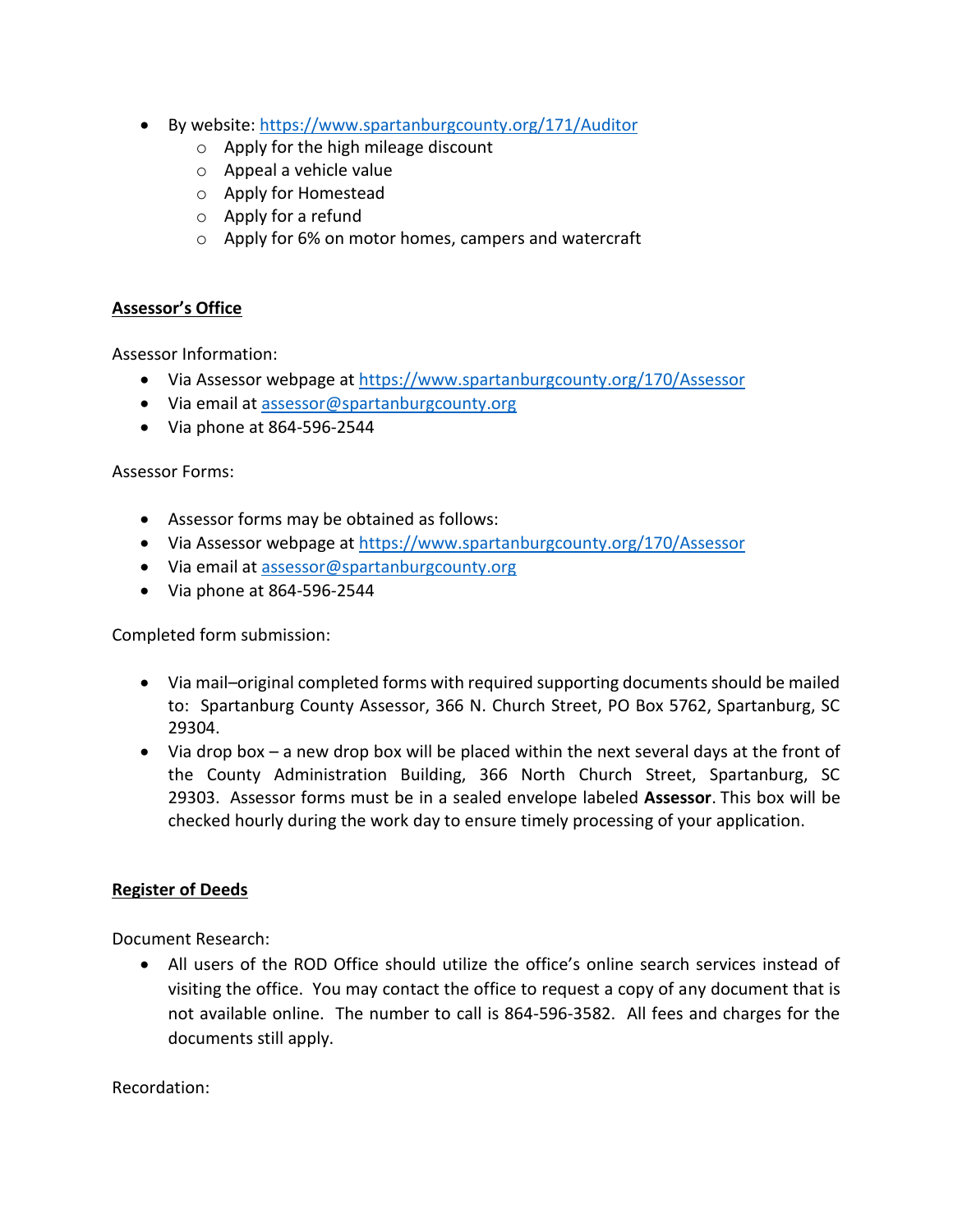- E recording: We highly encourage those with access to E recording to select this option before all others
- Via US Mail PO Box 5666, Spartanburg, SC 29304
- Via FedEx 366 North Church Street, Spartanburg, SC 29303
- Via drop box a new drop box will be placed within the next few days at the front of the County Administration Building, 366 North Church Street, Spartanburg, SC 29303. Document for recordation and associated payments must be included together in a sealed envelope labeled **Register of Deeds**. **The envelope will also need to indicate the date of drop off, Attorney or submitter name, along with their contact information.** Checks, cashier's checks and money orders are the only acceptable form of payment for the drop box location. This box will be checked hourly during the work day to ensure timely processing of your application.
- Attorney/submitter will be contacted if documents are un-recordable and provided with instructions on the return of their documents. With the exception of un-recordable documents all recorded documents will be returned by mail or picked up when the office resumes to a normal schedule. The drop box will be checked several times a day for any documents left for recording.
- We request that you call ahead at 864-596-2514 and practice social distancing and sanitation protocols as recommended by SCDHEC & CDC if you must visit the office.

## **Building Codes**

Permits:

- Contractors can apply and pay for permits online through BluePrince: <https://www.spartanburgcounty.org/318/BluePrince-Online-Services>
- Via email at [buildingcodes@spartanburgcounty.org](mailto:buildingcodes@spartanburgcounty.org)
- Via phone at 864-596-2727
- Via fax at 864-596-2194
- Via drop box a new drop box will placed within the next several days at the front of the County Administration Building, 366 North Church Street, Spartanburg, SC 29303. Applications and payments must be included together in a sealed envelope labeled **Building Codes**. Checks, cashier's checks and money orders are the only acceptable form of payment for the drop box location. This box will be checked hourly during the work day to ensure timely processing of your application.

Plan & Application Drop Off:

- Commercial plans may be dropped off at the front information desk at the County Administration Building, 366 North Church Street, Spartanburg, SC 29303
- Applications should be dropped off using the drop box described above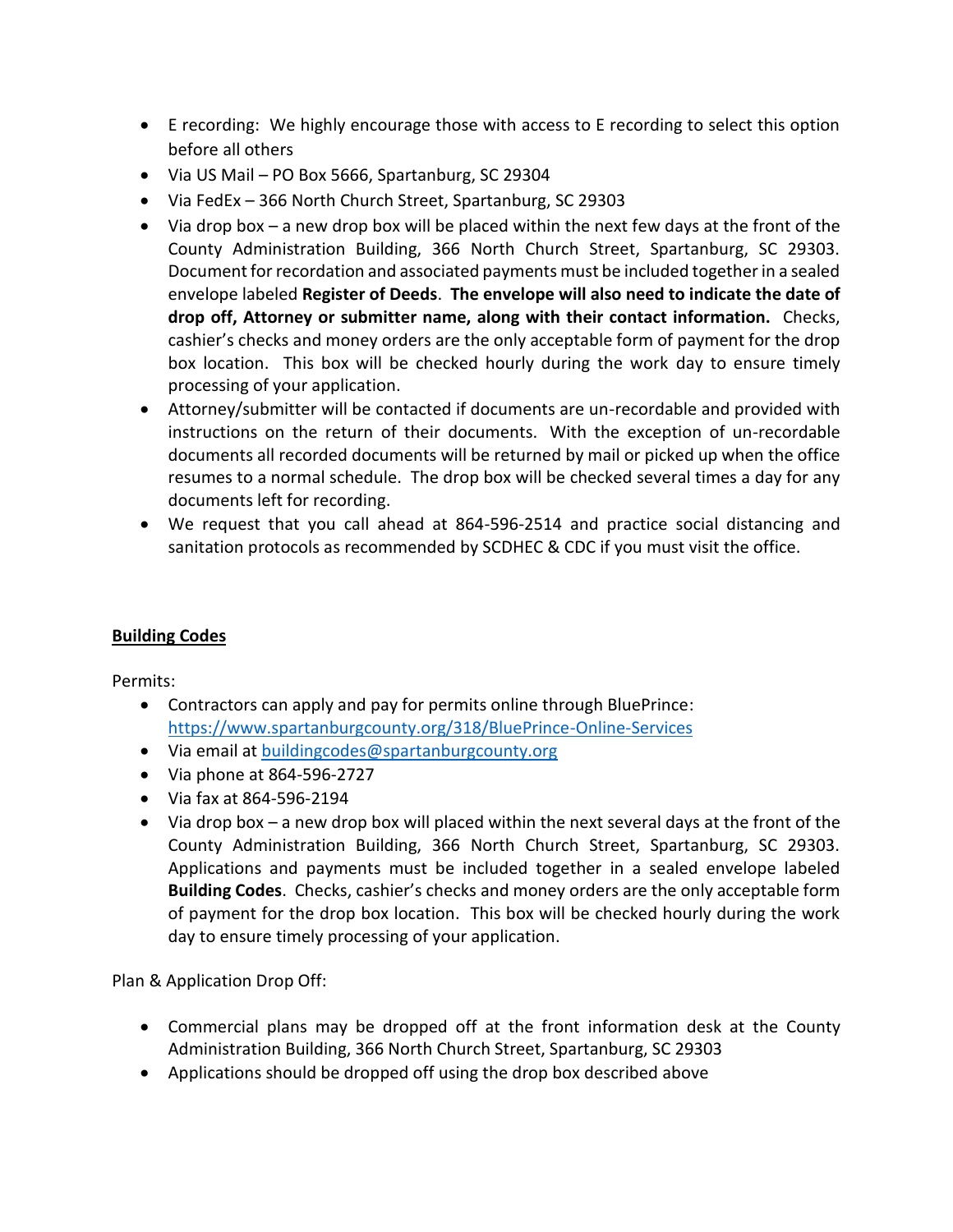Certificates of Occupancy and Certificates of Completion

- Via email by first calling 864-596-3181 and proving project information and your email address. Hard copies will continue to be mailed via US Mail.
- Pick-ups of Certificates of Occupancy are **highly discouraged**

False Alarm – New registrations and Renewals:

- Online at [https://www.spartanburgcounty.org/356/False-Alarm,](https://www.spartanburgcounty.org/356/False-Alarm)
- Via e-mail [falsealarm@spartanburgcounty.org,](mailto:falsealarm@spartanburgcounty.org)
- Via drop box as described in "permits" above
- Via fax 596-2194
- $\bullet$  Via phone 596-3187

# **Planning and Development**

Zoning and Land Development (Subdivision) Applications and Project Consultations:

- Applicants can apply for project approvals via email at [plandept@spartanburgcounty.org](mailto:plandept@spartanburgcounty.org) or the appropriate staff member on our website: [https://www.spartanburgcounty.org/152/Planning-and-Development.](https://www.spartanburgcounty.org/152/Planning-and-Development) Check our website for applications/forms or call us, and we will email the appropriate forms.
- Consultations/inquiries via phone at 864-596-3570
- Applications via fax at 864-596-3018
- Applications, plans, and payments (checks and cashier's checks) via regular mail to Spartanburg County Planning and Development Department, 366 North Church Street, Spartanburg, SC 29303
- Via drop box a new drop box will be placed within the next few days at the front of the County Administration Building, 366 North Church Street, Spartanburg, SC 29303. Applications and payments must be included together in a sealed envelope labeled **Planning Department**. Checks and cashier's checks are the only acceptable form of payment for the drop box location. This box will be checked hourly during the work day to ensure timely processing of your application.

Plan and Application Drop Off:

 Plats and site plans may be dropped off at the front information desk at the County Administration Building, 366 North Church Street, Spartanburg, SC 29303

Applications and payments should be dropped off using the drop box described above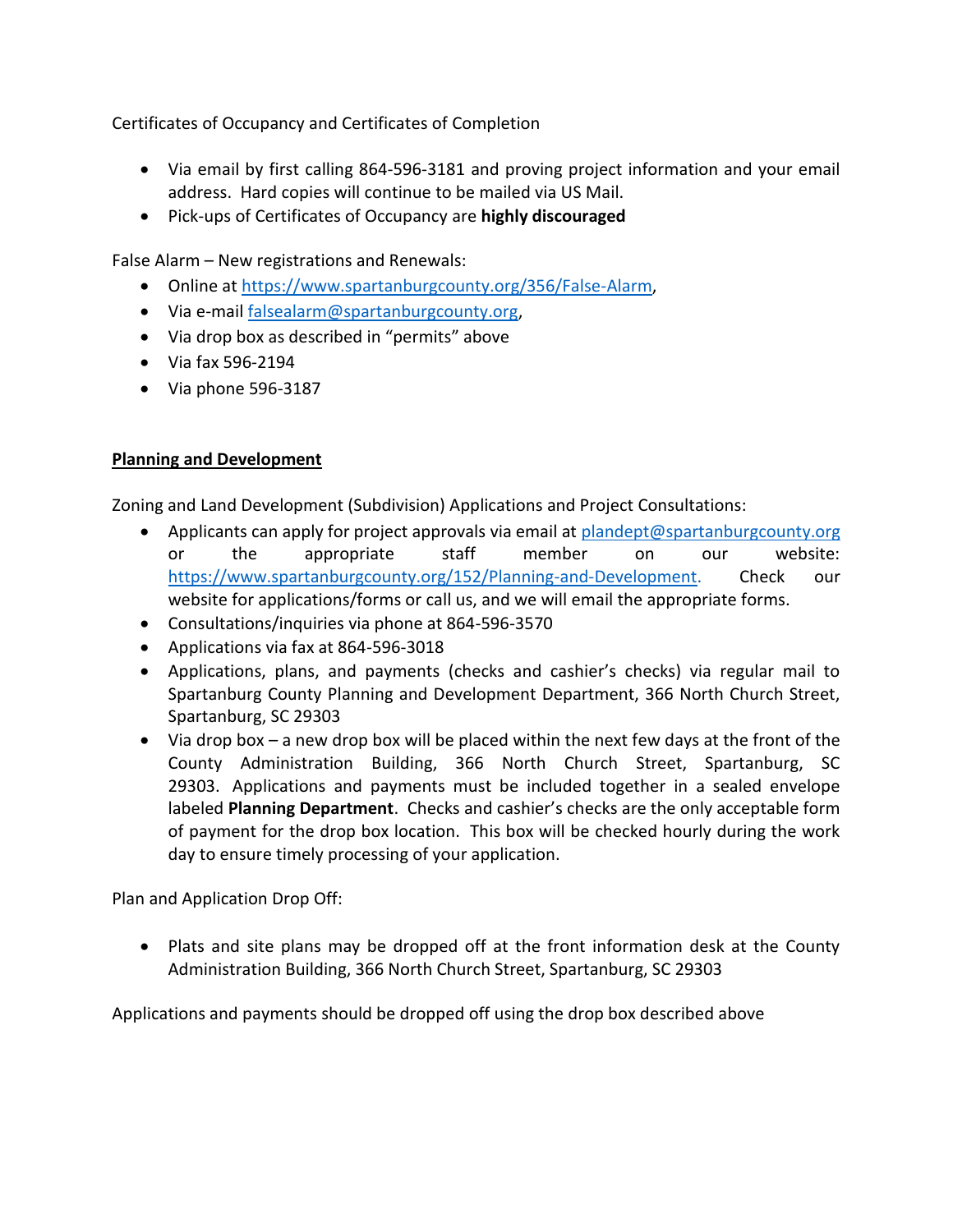# **Engineering/Development Services**

Permits:

- Forms are available for download by visiting <https://www.spartanburgcounty.org/167/Development-Services>
- Plans, applications and any associated fees can be submitted as a package at our reception desk at 9039 Fairforest Road, Spartanburg, SC 29301.

# **Environmental Enforcement**

As of current Environmental Enforcement, to include Animal Control, Litter, Control and Property Maintenance continue to operate normally and respond to all types of calls.

Animal Shelter Services (provided by Greenville County Animal Care):

 Details on changes to operations of Greenville County Animal Care can be found at www.greenvillecounty.org

# **Solid Waste**

Collection/Convenience Centers including Station 16 and the Wellford Landfill:

- All collection convenience centers continue to operate normal business hours
- The Wellford Landfill continues to operate normal business hours
- Please be mindful of and abide by social distancing protocols recommended by SCDHEC & CDC and wait in your vehicle if needed to avoid proximity to other individuals.

# **Roads & Bridges**

Encroachment Permits:

- Forms are available online at [https://www.spartanburgcounty.org/157/Roads-and-](https://www.spartanburgcounty.org/157/Roads-and-Bridges)**[Bridges](https://www.spartanburgcounty.org/157/Roads-and-Bridges)**
- They may be submitted by email to [sarledge@spartanburgcounty.org](mailto:sarledge@spartanburgcounty.org)

Work Order Requests:

• Submit online by visiting [https://www.spartanburgcounty.org/FormCenter/Public-](https://www.spartanburgcounty.org/FormCenter/Public-Works-Roads-and-Bridges-13/Maintenance-Work-Request-57)[Works-Roads-and-Bridges-13/Maintenance-Work-Request-57](https://www.spartanburgcounty.org/FormCenter/Public-Works-Roads-and-Bridges-13/Maintenance-Work-Request-57)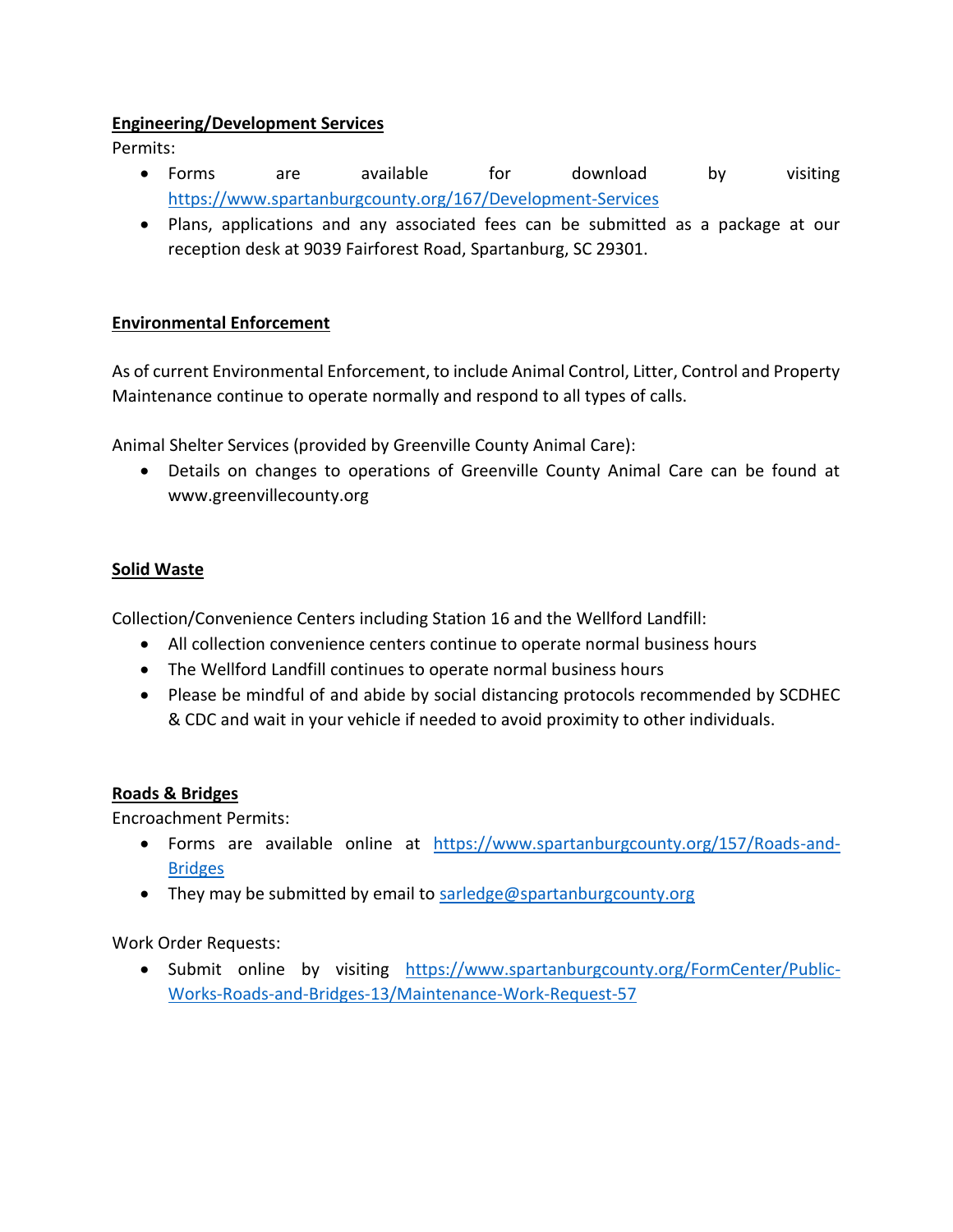# **Parks & Recreation**

All County parks and recreation programs, special events and athletics have been postponed until further notice. Community centers remain closed until further notice. Open recreation areas such as trails, green areas, walking tracks and playgrounds are still available for leisure use, but patrons should observe SCDHEC & CDC guidelines for distancing and gatherings. Private rentals previously scheduled will be held at the discretion of the renter and should comply with the Governor's order regarding gathering size and on premise dining.

## **Registration and Elections**

Registering to Vote, Name Changes, Address Changes, Absentee:

 Residents are **strongly encouraged** to visit [www.scvotes.org](http://www.scvotes.org/) in order register to vote, change address, change names, or request absentee ballots

Filing:

- Spartanburg County Voter Registration and Election will continue to accept candidate filings for public office through the deadline. We request that any candidates who plan to be accompanied by family or friends limit those to 3 or 4.
- Questions may be directed to 864-596-2549

## **Magistrates/Summary Court**

Most court functions have been postponed or modified by order of the Chief Justice. All traffic, criminal and civil court, except for restraining order hearings, bond hearings and motions regarding bond, have been reset and will be heard once normal operations resume. Reset letters will be mailed to the address that is provided to the court. All parties with a pending case are responsible for making sure that the court has their accurate mailing address. If you have a pending case and your mailing address is different than the address on your ticket, warrant, or civil filing, please contact the appropriate court immediately to update your mailing address.

Anyone wishing to make a payment may mail the payment to the respective court or make a payment online at [https://publicindex.sccourts.org/spartanburg/onlinepayments/.](https://publicindex.sccourts.org/spartanburg/onlinepayments/) The mailing address for the Spartanburg Central Magistrate Court is Magistrate Court, 180 Magnolia Street, Spartanburg, SC 29306. The mailing address for each district court may be found at [https://www.spartanburgcounty.org/594/Offices.](https://www.spartanburgcounty.org/594/Offices)

Before visiting the Spartanburg County Central Magistrate Court at the main courthouse, we recommend that you **call 864-596-2564** so that they may advise you. Before visiting any of the